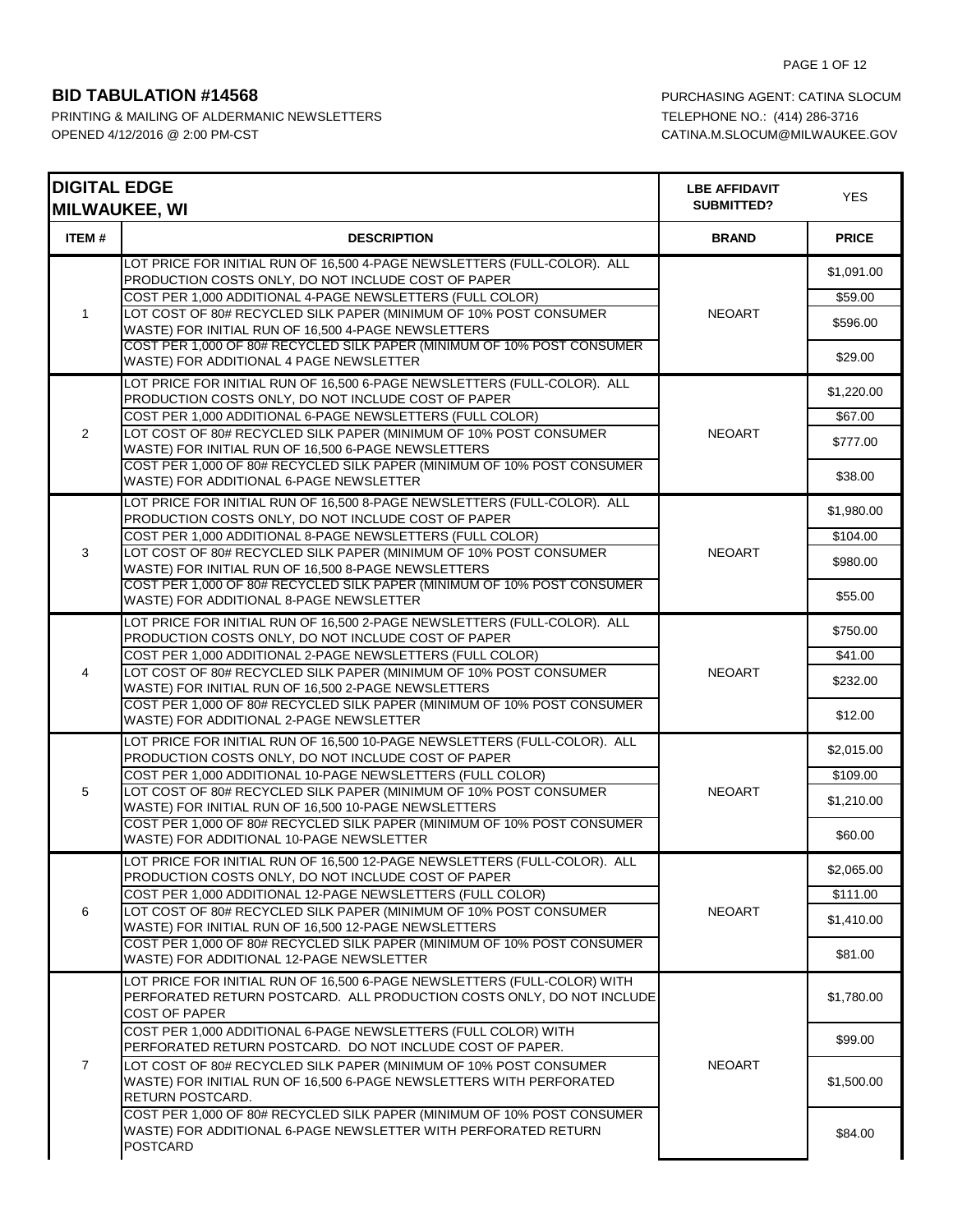## PAGE 2 OF 12

PRINTING & MAILING OF ALDERMANIC NEWSLETTERS TELEPHONE NO.: (414) 286-3716 OPENED 4/12/2016 @ 2:00 PM-CST CATINA.M.SLOCUM@MILWAUKEE.GOV

|   | HOURLY RATE FOR "AUTHORIZED ADDITIONAL ALTERATIONS"                                                            | N/A          | \$60.00     |
|---|----------------------------------------------------------------------------------------------------------------|--------------|-------------|
|   | <b>ESTIMATED 25 HOURS OF "AUTHORIZED ADDITIONAL ALTERATIONS"</b>                                               | N/A          | \$1,500.00  |
|   | CAN YOUR FIRM PROVIDE THE ALLIED PRINTING TRADES UNION LABEL?                                                  | N/A          | NO.         |
| Α | LOT PRICE FOR ADDRESSING, TABBING AND BULK MAILING INITIAL RUN OF 17,000 4-<br><b>PAGE NEWSLETTERS</b>         | N/A          | \$425.00    |
| B | LOT PRICE FOR ADDRESSING, TABBING AND BULK MAILING INITIAL RUN OF 17,000 6-<br><b>PAGE NEWSLETTERS</b>         | N/A          | \$425.00    |
| C | LOT PRICE FOR ADDRESSING, TABBING AND BULK MAILING INITIAL RUN OF 17,000 8-<br><b>PAGE NEWSLETTERS</b>         | N/A          | \$590.00    |
| D | <u>LOT PRICE FOR ADDRESSING, TABBING AND BULK MAILING INITIAL RUN OF 17,000 12-</u><br><b>PAGE NEWSLETTERS</b> | N/A          | \$475.00    |
|   |                                                                                                                | <b>TOTAL</b> | \$22,030.00 |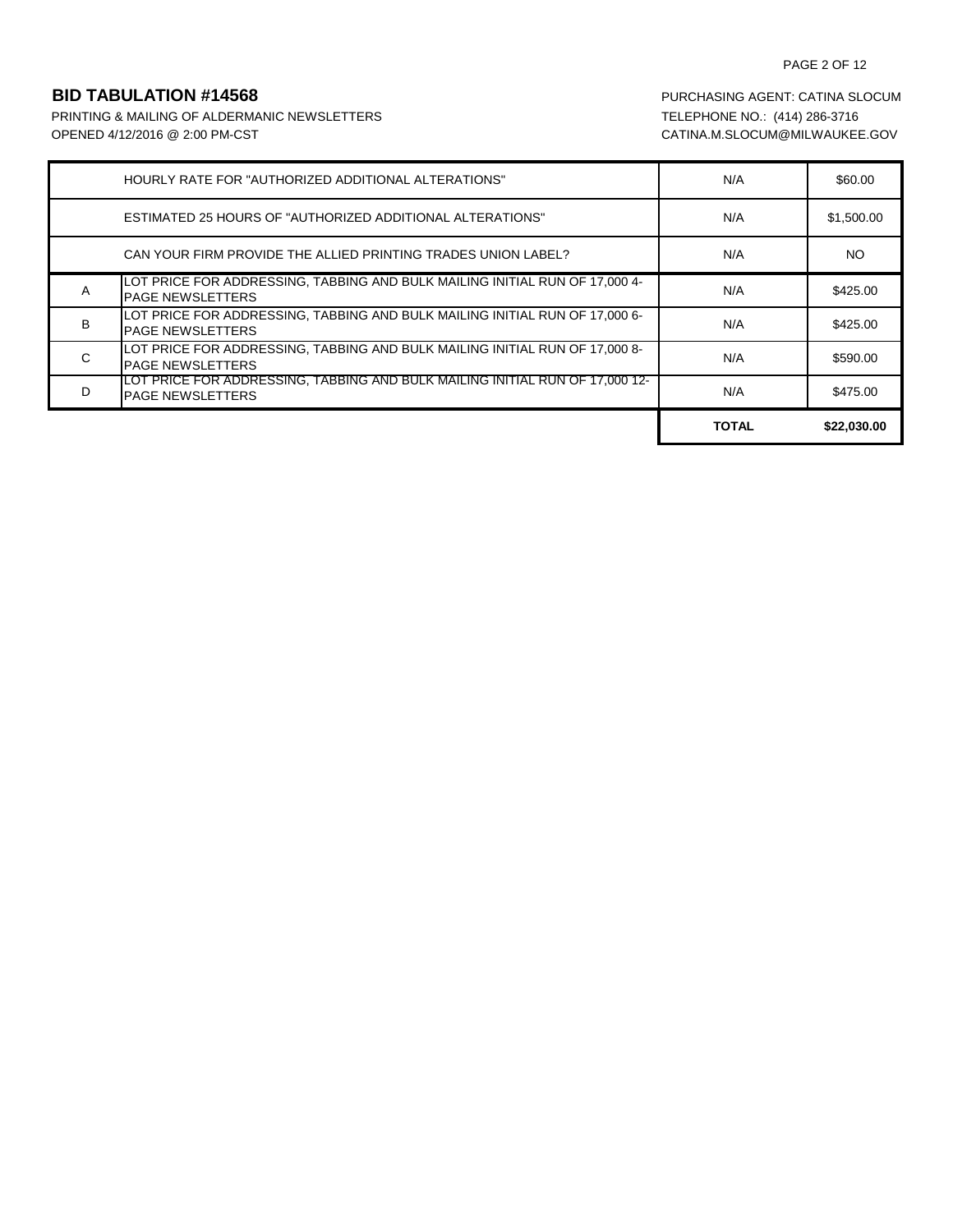|                | <b>THE MAREK GROUP</b><br><b>WAUKESHA, WI</b>                                                                                                                             | <b>LBE AFFIDAVIT</b><br><b>SUBMITTED?</b>                            | N/A          |
|----------------|---------------------------------------------------------------------------------------------------------------------------------------------------------------------------|----------------------------------------------------------------------|--------------|
| <b>ITEM#</b>   | <b>DESCRIPTION</b>                                                                                                                                                        | <b>BRAND</b>                                                         | <b>PRICE</b> |
| $\mathbf{1}$   | LOT PRICE FOR INITIAL RUN OF 16,500 4-PAGE NEWSLETTERS (FULL-COLOR). ALL<br>PRODUCTION COSTS ONLY, DO NOT INCLUDE COST OF PAPER                                           |                                                                      | \$795.00     |
|                | COST PER 1,000 ADDITIONAL 4-PAGE NEWSLETTERS (FULL COLOR)                                                                                                                 | <b>EXPLORER DULL - 10%</b>                                           | \$18.00      |
|                | LOT COST OF 80# RECYCLED SILK PAPER (MINIMUM OF 10% POST CONSUMER<br>WASTE) FOR INITIAL RUN OF 16,500 4-PAGE NEWSLETTERS                                                  | PCW PRINTED ON<br><b>CURRENT STOCK</b>                               | \$418.00     |
|                | COST PER 1,000 OF 80# RECYCLED SILK PAPER (MINIMUM OF 10% POST CONSUMER<br>WASTE) FOR ADDITIONAL 4 PAGE NEWSLETTER                                                        |                                                                      | \$25.00      |
|                | LOT PRICE FOR INITIAL RUN OF 16,500 6-PAGE NEWSLETTERS (FULL-COLOR). ALL<br>PRODUCTION COSTS ONLY, DO NOT INCLUDE COST OF PAPER                                           |                                                                      | \$1,004.00   |
|                | COST PER 1,000 ADDITIONAL 6-PAGE NEWSLETTERS (FULL COLOR)                                                                                                                 | <b>EXPLORER DULL - 10%</b>                                           | \$31.00      |
| 2              | LOT COST OF 80# RECYCLED SILK PAPER (MINIMUM OF 10% POST CONSUMER<br>WASTE) FOR INITIAL RUN OF 16,500 6-PAGE NEWSLETTERS                                                  | PCW PRINTED ON<br><b>CURRENT STOCK</b>                               | \$808.00     |
|                | COST PER 1,000 OF 80# RECYCLED SILK PAPER (MINIMUM OF 10% POST CONSUMER<br>WASTE) FOR ADDITIONAL 6-PAGE NEWSLETTER                                                        |                                                                      | \$48.00      |
|                | LOT PRICE FOR INITIAL RUN OF 16,500 8-PAGE NEWSLETTERS (FULL-COLOR). ALL<br>PRODUCTION COSTS ONLY, DO NOT INCLUDE COST OF PAPER                                           |                                                                      | \$1,206.00   |
|                | COST PER 1,000 ADDITIONAL 8-PAGE NEWSLETTERS (FULL COLOR)                                                                                                                 | <b>EXPLORER DULL - 10%</b>                                           | \$42.00      |
| 3              | LOT COST OF 80# RECYCLED SILK PAPER (MINIMUM OF 10% POST CONSUMER<br>WASTE) FOR INITIAL RUN OF 16,500 8-PAGE NEWSLETTERS                                                  | PCW PRINTED ON<br><b>CURRENT STOCK</b>                               | \$808.00     |
|                | COST PER 1,000 OF 80# RECYCLED SILK PAPER (MINIMUM OF 10% POST CONSUMER<br>WASTE) FOR ADDITIONAL 8-PAGE NEWSLETTER                                                        |                                                                      | \$48.00      |
|                | LOT PRICE FOR INITIAL RUN OF 16,500 2-PAGE NEWSLETTERS (FULL-COLOR). ALL<br>PRODUCTION COSTS ONLY, DO NOT INCLUDE COST OF PAPER                                           | <b>EXPLORER DULL - 10%</b><br>PCW PRINTED ON<br><b>CURRENT STOCK</b> | \$698.00     |
|                | COST PER 1,000 ADDITIONAL 2-PAGE NEWSLETTERS (FULL COLOR)                                                                                                                 |                                                                      | \$11.00      |
| 4              | LOT COST OF 80# RECYCLED SILK PAPER (MINIMUM OF 10% POST CONSUMER<br>WASTE) FOR INITIAL RUN OF 16,500 2-PAGE NEWSLETTERS                                                  |                                                                      | \$223.00     |
|                | COST PER 1,000 OF 80# RECYCLED SILK PAPER (MINIMUM OF 10% POST CONSUMER<br>WASTE) FOR ADDITIONAL 2-PAGE NEWSLETTER                                                        |                                                                      | \$13.00      |
|                | LOT PRICE FOR INITIAL RUN OF 16,500 10-PAGE NEWSLETTERS (FULL-COLOR). ALL<br>PRODUCTION COSTS ONLY, DO NOT INCLUDE COST OF PAPER                                          |                                                                      | \$1,725.00   |
|                | COST PER 1,000 ADDITIONAL 10-PAGE NEWSLETTERS (FULL COLOR)                                                                                                                | <b>EXPLORER DULL - 10%</b>                                           | \$50.00      |
| 5              | LOT COST OF 80# RECYCLED SILK PAPER (MINIMUM OF 10% POST CONSUMER<br>WASTE) FOR INITIAL RUN OF 16,500 10-PAGE NEWSLETTERS                                                 | PCW PRINTED ON<br><b>CURRENT STOCK</b>                               | \$1,226.00   |
|                | COST PER 1,000 OF 80# RECYCLED SILK PAPER (MINIMUM OF 10% POST CONSUMER<br>WASTE) FOR ADDITIONAL 10-PAGE NEWSLETTER                                                       |                                                                      | \$74.00      |
|                | LOT PRICE FOR INITIAL RUN OF 16,500 12-PAGE NEWSLETTERS (FULL-COLOR). ALL<br>PRODUCTION COSTS ONLY, DO NOT INCLUDE COST OF PAPER                                          |                                                                      | \$1,817.00   |
|                | COST PER 1,000 ADDITIONAL 12-PAGE NEWSLETTERS (FULL COLOR)                                                                                                                | EXPLORER DULL - 10%                                                  | \$60.00      |
| 6              | LOT COST OF 80# RECYCLED SILK PAPER (MINIMUM OF 10% POST CONSUMER<br>WASTE) FOR INITIAL RUN OF 16,500 12-PAGE NEWSLETTERS                                                 | PCW PRINTED ON<br><b>CURRENT STOCK</b>                               | \$1,226.00   |
|                | COST PER 1,000 OF 80# RECYCLED SILK PAPER (MINIMUM OF 10% POST CONSUMER<br>WASTE) FOR ADDITIONAL 12-PAGE NEWSLETTER                                                       |                                                                      | \$60.00      |
|                | LOT PRICE FOR INITIAL RUN OF 16,500 6-PAGE NEWSLETTERS (FULL-COLOR) WITH<br>PERFORATED RETURN POSTCARD. ALL PRODUCTION COSTS ONLY, DO NOT INCLUDE<br><b>COST OF PAPER</b> | <b>EXPLORER DULL - 10%</b><br>PCW PRINTED ON<br><b>CURRENT STOCK</b> | \$978.00     |
| $\overline{7}$ | COST PER 1,000 ADDITIONAL 6-PAGE NEWSLETTERS (FULL COLOR) WITH<br>PERFORATED RETURN POSTCARD. DO NOT INCLUDE COST OF PAPER.                                               |                                                                      | \$31.00      |
|                | LOT COST OF 80# RECYCLED SILK PAPER (MINIMUM OF 10% POST CONSUMER<br>WASTE) FOR INITIAL RUN OF 16,500 6-PAGE NEWSLETTERS WITH PERFORATED<br>RETURN POSTCARD.              |                                                                      | \$2,127.00   |
|                | COST PER 1,000 OF 80# RECYCLED SILK PAPER (MINIMUM OF 10% POST CONSUMER<br>WASTE) FOR ADDITIONAL 6-PAGE NEWSLETTER WITH PERFORATED RETURN<br><b>POSTCARD</b>              |                                                                      | \$128.00     |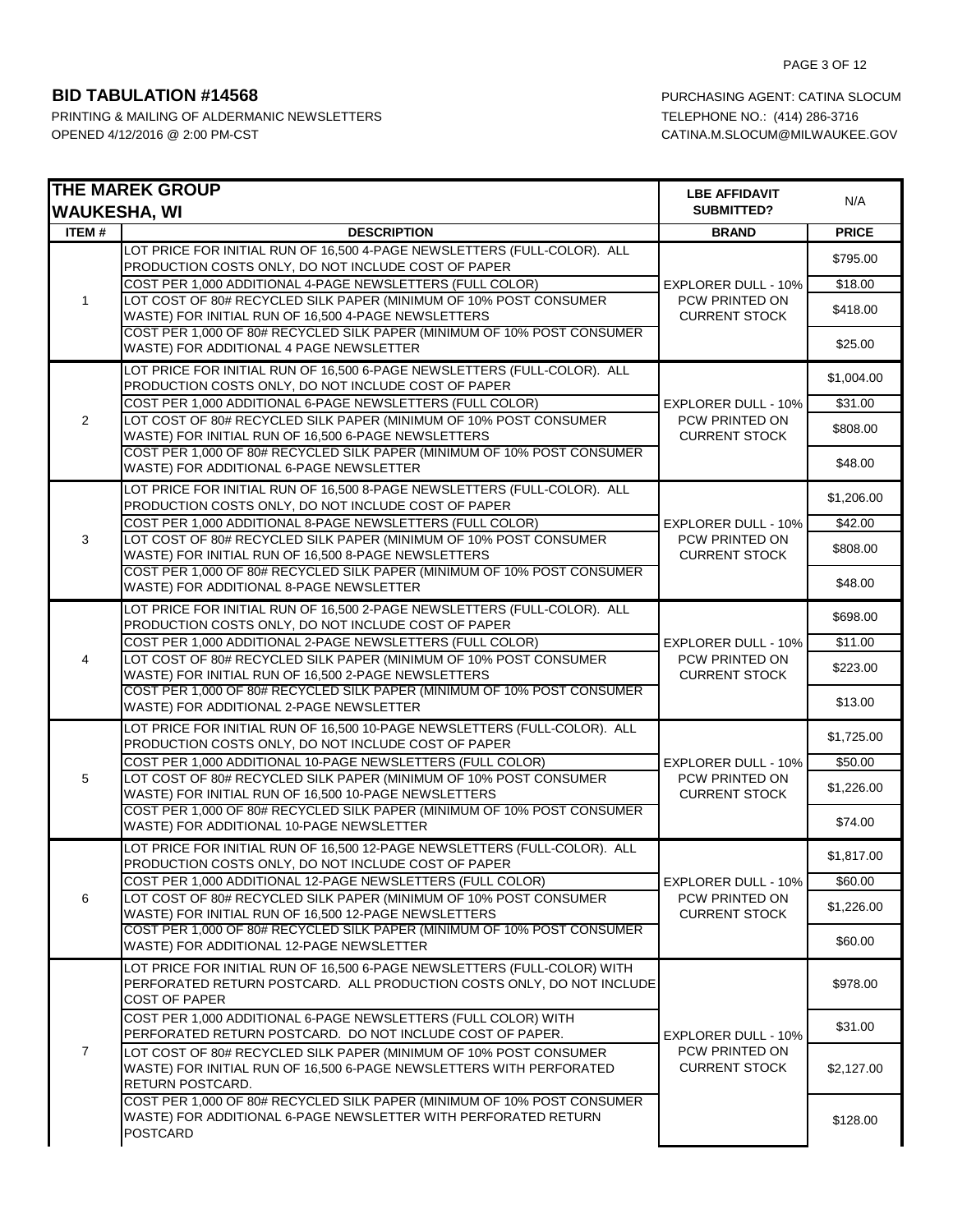## PAGE 4 OF 12

PRINTING & MAILING OF ALDERMANIC NEWSLETTERS TELEPHONE NO.: (414) 286-3716 OPENED 4/12/2016 @ 2:00 PM-CST CATINA.M.SLOCUM@MILWAUKEE.GOV

|   | HOURLY RATE FOR "AUTHORIZED ADDITIONAL ALTERATIONS"                                                     | N/A          | \$32.00     |
|---|---------------------------------------------------------------------------------------------------------|--------------|-------------|
|   | <b>ESTIMATED 25 HOURS OF "AUTHORIZED ADDITIONAL ALTERATIONS"</b>                                        | N/A          | \$800.00    |
|   | CAN YOUR FIRM PROVIDE THE ALLIED PRINTING TRADES UNION LABEL?                                           | N/A          | <b>YES</b>  |
| A | LOT PRICE FOR ADDRESSING, TABBING AND BULK MAILING INITIAL RUN OF 17,000 4-<br><b>PAGE NEWSLETTERS</b>  | N/A          | \$437.00    |
| B | LOT PRICE FOR ADDRESSING, TABBING AND BULK MAILING INITIAL RUN OF 17,000 6-<br><b>PAGE NEWSLETTERS</b>  | N/A          | \$437.00    |
| C | LOT PRICE FOR ADDRESSING, TABBING AND BULK MAILING INITIAL RUN OF 17,000 8-<br><b>PAGE NEWSLETTERS</b>  | N/A          | \$437.00    |
| D | LOT PRICE FOR ADDRESSING, TABBING AND BULK MAILING INITIAL RUN OF 17,000 12-<br><b>PAGE NEWSLETTERS</b> | N/A          | \$437.00    |
|   |                                                                                                         | <b>TOTAL</b> | \$18,278,00 |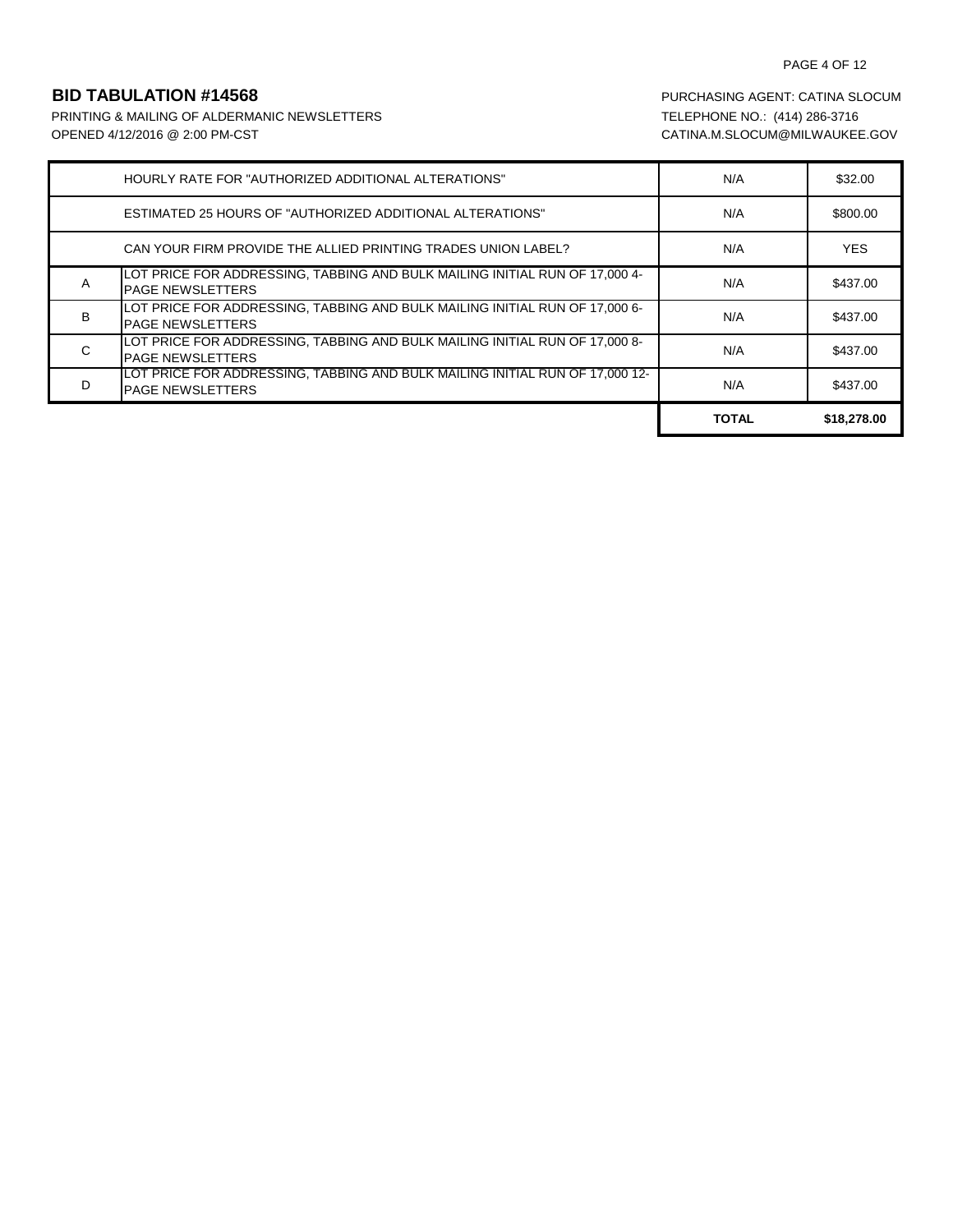|                | <b>MTI CONNECT LLC</b><br><b>MILWAUKEE, WI</b>                                                                                            | <b>LBE AFFIDAVIT</b><br>SUBMITTED? | <b>NO</b>    |
|----------------|-------------------------------------------------------------------------------------------------------------------------------------------|------------------------------------|--------------|
| ITEM#          | <b>DESCRIPTION</b>                                                                                                                        | <b>BRAND</b>                       | <b>PRICE</b> |
|                | LOT PRICE FOR INITIAL RUN OF 16,500 4-PAGE NEWSLETTERS (FULL-COLOR). ALL                                                                  |                                    | \$868.51     |
|                | PRODUCTION COSTS ONLY, DO NOT INCLUDE COST OF PAPER                                                                                       |                                    |              |
|                | COST PER 1,000 ADDITIONAL 4-PAGE NEWSLETTERS (FULL COLOR)<br>LOT COST OF 80# RECYCLED SILK PAPER (MINIMUM OF 10% POST CONSUMER            |                                    | \$31.19      |
| 1              | WASTE) FOR INITIAL RUN OF 16,500 4-PAGE NEWSLETTERS                                                                                       | ANTHEM                             | \$490.80     |
|                | COST PER 1,000 OF 80# RECYCLED SILK PAPER (MINIMUM OF 10% POST CONSUMER                                                                   |                                    |              |
|                | WASTE) FOR ADDITIONAL 4 PAGE NEWSLETTER                                                                                                   |                                    | \$51.76      |
|                | LOT PRICE FOR INITIAL RUN OF 16,500 6-PAGE NEWSLETTERS (FULL-COLOR). ALL                                                                  |                                    | \$1,368.99   |
|                | PRODUCTION COSTS ONLY, DO NOT INCLUDE COST OF PAPER                                                                                       |                                    |              |
|                | COST PER 1,000 ADDITIONAL 6-PAGE NEWSLETTERS (FULL COLOR)                                                                                 |                                    | \$52.53      |
| $\overline{2}$ | LOT COST OF 80# RECYCLED SILK PAPER (MINIMUM OF 10% POST CONSUMER<br>WASTE) FOR INITIAL RUN OF 16,500 6-PAGE NEWSLETTERS                  | <b>ANTHEM</b>                      | \$1,105.39   |
|                | COST PER 1,000 OF 80# RECYCLED SILK PAPER (MINIMUM OF 10% POST CONSUMER                                                                   |                                    |              |
|                | WASTE) FOR ADDITIONAL 6-PAGE NEWSLETTER                                                                                                   |                                    | \$119.30     |
|                | LOT PRICE FOR INITIAL RUN OF 16,500 8-PAGE NEWSLETTERS (FULL-COLOR). ALL                                                                  |                                    | \$1,888.14   |
|                | PRODUCTION COSTS ONLY, DO NOT INCLUDE COST OF PAPER                                                                                       |                                    |              |
|                | COST PER 1,000 ADDITIONAL 8-PAGE NEWSLETTERS (FULL COLOR)                                                                                 |                                    | \$84.58      |
| 3              | LOT COST OF 80# RECYCLED SILK PAPER (MINIMUM OF 10% POST CONSUMER<br>WASTE) FOR INITIAL RUN OF 16,500 8-PAGE NEWSLETTERS                  | ANTHEM                             | \$958.45     |
|                | COST PER 1,000 OF 80# RECYCLED SILK PAPER (MINIMUM OF 10% POST CONSUMER                                                                   |                                    |              |
|                | WASTE) FOR ADDITIONAL 8-PAGE NEWSLETTER                                                                                                   |                                    | \$51.76      |
|                | LOT PRICE FOR INITIAL RUN OF 16,500 2-PAGE NEWSLETTERS (FULL-COLOR). ALL                                                                  | <b>ANTHEM</b>                      | \$638.52     |
|                | PRODUCTION COSTS ONLY, DO NOT INCLUDE COST OF PAPER                                                                                       |                                    |              |
|                | COST PER 1,000 ADDITIONAL 2-PAGE NEWSLETTERS (FULL COLOR)                                                                                 |                                    | \$18.35      |
| 4              | LOT COST OF 80# RECYCLED SILK PAPER (MINIMUM OF 10% POST CONSUMER<br>WASTE) FOR INITIAL RUN OF 16,500 2-PAGE NEWSLETTERS                  |                                    | \$257.84     |
|                | COST PER 1,000 OF 80# RECYCLED SILK PAPER (MINIMUM OF 10% POST CONSUMER                                                                   |                                    |              |
|                | WASTE) FOR ADDITIONAL 2-PAGE NEWSLETTER                                                                                                   |                                    | \$51.76      |
|                | LOT PRICE FOR INITIAL RUN OF 16,500 10-PAGE NEWSLETTERS (FULL-COLOR). ALL                                                                 |                                    | \$2,930.30   |
|                | PRODUCTION COSTS ONLY, DO NOT INCLUDE COST OF PAPER                                                                                       |                                    |              |
| 5              | COST PER 1,000 ADDITIONAL 10-PAGE NEWSLETTERS (FULL COLOR)<br>LOT COST OF 80# RECYCLED SILK PAPER (MINIMUM OF 10% POST CONSUMER           |                                    | \$135.56     |
|                | WASTE) FOR INITIAL RUN OF 16,500 10-PAGE NEWSLETTERS                                                                                      | ANTHEM                             | \$1,210.97   |
|                | COST PER 1,000 OF 80# RECYCLED SILK PAPER (MINIMUM OF 10% POST CONSUMER                                                                   |                                    |              |
|                | WASTE) FOR ADDITIONAL 10-PAGE NEWSLETTER                                                                                                  |                                    | \$65.40      |
|                | LOT PRICE FOR INITIAL RUN OF 16,500 12-PAGE NEWSLETTERS (FULL-COLOR). ALL                                                                 |                                    | \$2,590.02   |
|                | PRODUCTION COSTS ONLY, DO NOT INCLUDE COST OF PAPER                                                                                       |                                    |              |
| 6              | COST PER 1,000 ADDITIONAL 12-PAGE NEWSLETTERS (FULL COLOR)<br>LOT COST OF 80# RECYCLED SILK PAPER (MINIMUM OF 10% POST CONSUMER           | ANTHEM                             | \$116.72     |
|                | WASTE) FOR INITIAL RUN OF 16,500 12-PAGE NEWSLETTERS                                                                                      |                                    | \$1,452.97   |
|                | COST PER 1,000 OF 80# RECYCLED SILK PAPER (MINIMUM OF 10% POST CONSUMER                                                                   |                                    |              |
|                | WASTE) FOR ADDITIONAL 12-PAGE NEWSLETTER                                                                                                  |                                    | \$78.46      |
|                | LOT PRICE FOR INITIAL RUN OF 16,500 6-PAGE NEWSLETTERS (FULL-COLOR) WITH                                                                  |                                    |              |
|                | PERFORATED RETURN POSTCARD. ALL PRODUCTION COSTS ONLY, DO NOT INCLUDE                                                                     |                                    | \$1,563.55   |
|                | <b>COST OF PAPER</b><br>COST PER 1,000 ADDITIONAL 6-PAGE NEWSLETTERS (FULL COLOR) WITH                                                    |                                    |              |
| $\overline{7}$ | PERFORATED RETURN POSTCARD. DO NOT INCLUDE COST OF PAPER.                                                                                 | ANTHEM                             | \$64.94      |
|                | LOT COST OF 80# RECYCLED SILK PAPER (MINIMUM OF 10% POST CONSUMER                                                                         |                                    |              |
|                | WASTE) FOR INITIAL RUN OF 16,500 6-PAGE NEWSLETTERS WITH PERFORATED                                                                       |                                    | \$2,511.82   |
|                | RETURN POSTCARD.                                                                                                                          |                                    |              |
|                | COST PER 1,000 OF 80# RECYCLED SILK PAPER (MINIMUM OF 10% POST CONSUMER<br>WASTE) FOR ADDITIONAL 6-PAGE NEWSLETTER WITH PERFORATED RETURN |                                    |              |
|                | <b>POSTCARD</b>                                                                                                                           |                                    | \$134.37     |
|                |                                                                                                                                           |                                    |              |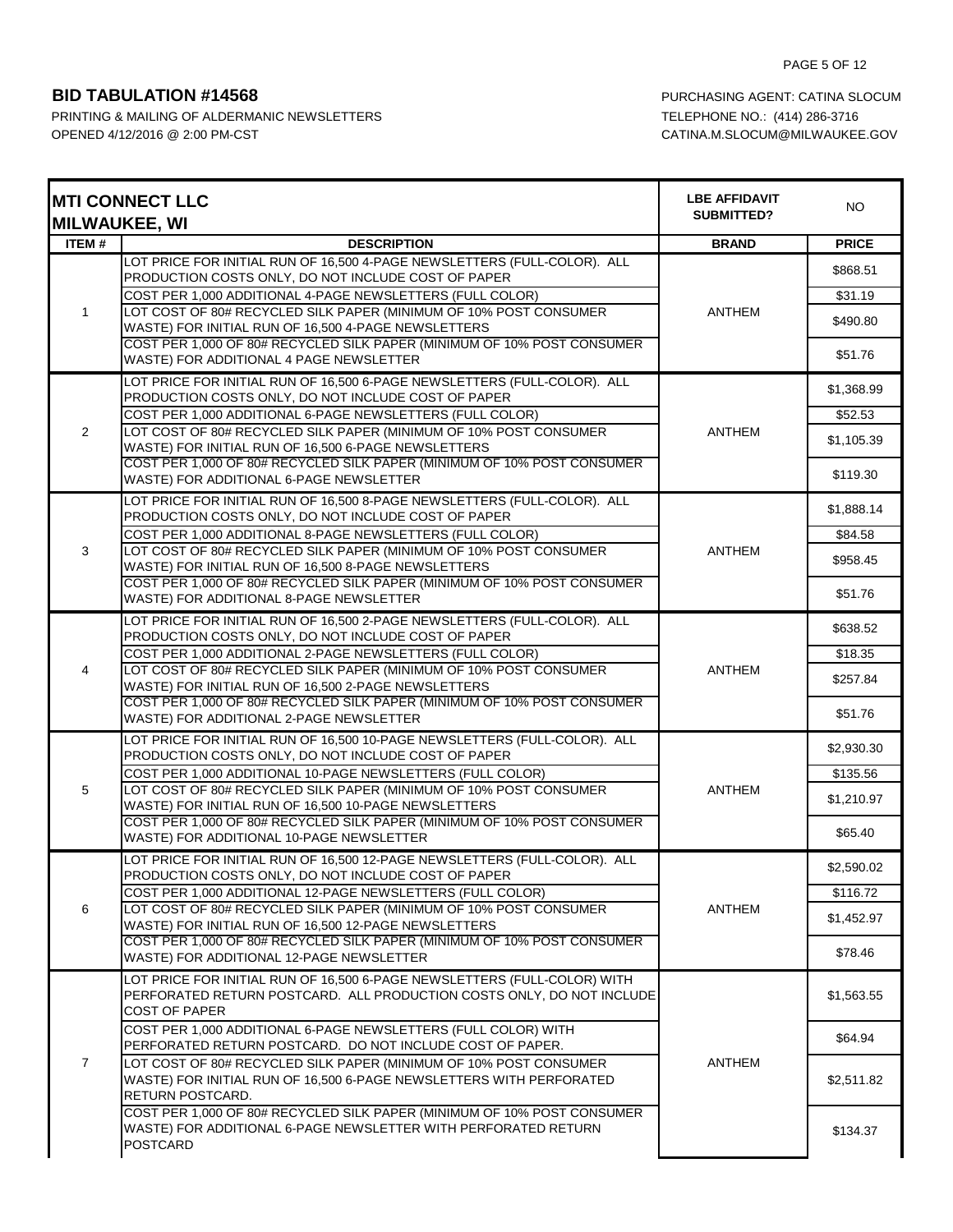# PAGE 6 OF 12

PRINTING & MAILING OF ALDERMANIC NEWSLETTERS TELEPHONE NO.: (414) 286-3716 OPENED 4/12/2016 @ 2:00 PM-CST CATINA.M.SLOCUM@MILWAUKEE.GOV

|                | HOURLY RATE FOR "AUTHORIZED ADDITIONAL ALTERATIONS"                                                     | N/A          | \$90.00     |
|----------------|---------------------------------------------------------------------------------------------------------|--------------|-------------|
|                | <b>ESTIMATED 25 HOURS OF "AUTHORIZED ADDITIONAL ALTERATIONS"</b>                                        | N/A          | \$2,250.00  |
|                | CAN YOUR FIRM PROVIDE THE ALLIED PRINTING TRADES UNION LABEL?                                           | N/A          | NO.         |
| A              | LOT PRICE FOR ADDRESSING, TABBING AND BULK MAILING INITIAL RUN OF 17,000 4-<br><b>PAGE NEWSLETTERS</b>  | N/A          | \$468.61    |
| B <sub>1</sub> | LOT PRICE FOR ADDRESSING, TABBING AND BULK MAILING INITIAL RUN OF 17,000 6-<br><b>PAGE NEWSLETTERS</b>  | N/A          | \$468.61    |
| C              | LOT PRICE FOR ADDRESSING, TABBING AND BULK MAILING INITIAL RUN OF 17,000 8-<br><b>PAGE NEWSLETTERS</b>  | N/A          | \$468.61    |
| D              | LOT PRICE FOR ADDRESSING, TABBING AND BULK MAILING INITIAL RUN OF 17,000 12-<br><b>PAGE NEWSLETTERS</b> | N/A          | \$468.61    |
|                |                                                                                                         | <b>TOTAL</b> | \$25,107.39 |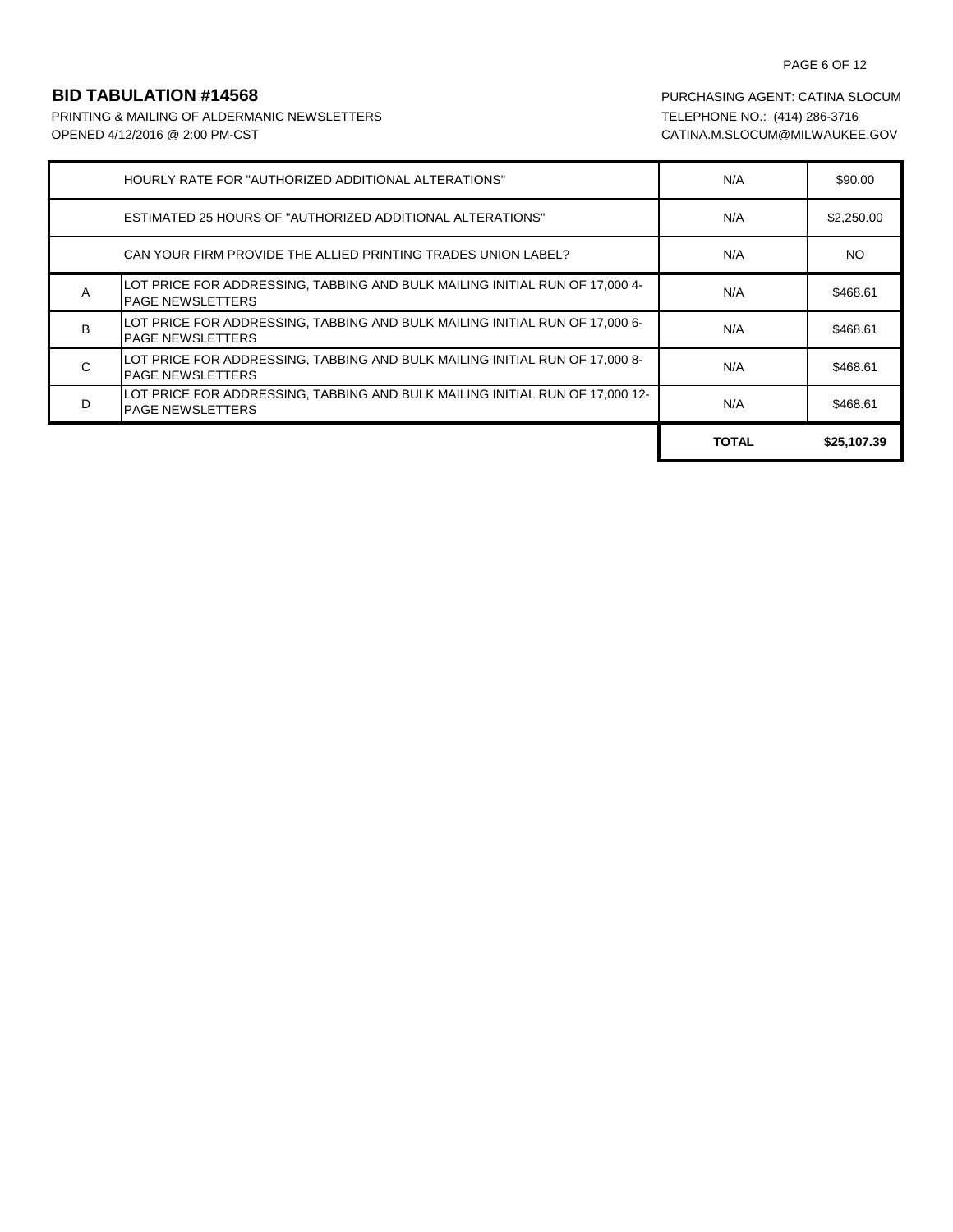| <b>HARTLAND, WI</b> | <b>ONE TOUCHPOINT</b>                                                                                                                                                                                | <b>LBE AFFIDAVIT</b><br><b>SUBMITTED?</b> | N/A                    |
|---------------------|------------------------------------------------------------------------------------------------------------------------------------------------------------------------------------------------------|-------------------------------------------|------------------------|
| <b>ITEM#</b>        | <b>DESCRIPTION</b>                                                                                                                                                                                   | <b>BRAND</b>                              | <b>PRICE</b>           |
|                     | LOT PRICE FOR INITIAL RUN OF 16,500 4-PAGE NEWSLETTERS (FULL-COLOR). ALL<br>PRODUCTION COSTS ONLY, DO NOT INCLUDE COST OF PAPER<br>COST PER 1,000 ADDITIONAL 4-PAGE NEWSLETTERS (FULL COLOR)         |                                           | \$2,374.50<br>\$143.91 |
| $\mathbf{1}$        | LOT COST OF 80# RECYCLED SILK PAPER (MINIMUM OF 10% POST CONSUMER<br>WASTE) FOR INITIAL RUN OF 16,500 4-PAGE NEWSLETTERS<br>COST PER 1,000 OF 80# RECYCLED SILK PAPER (MINIMUM OF 10% POST CONSUMER  | <b>MPC STAR SILK</b>                      | \$489.00               |
|                     | WASTE) FOR ADDITIONAL 4 PAGE NEWSLETTER                                                                                                                                                              |                                           | \$29.64                |
|                     | LOT PRICE FOR INITIAL RUN OF 16,500 6-PAGE NEWSLETTERS (FULL-COLOR). ALL<br>PRODUCTION COSTS ONLY, DO NOT INCLUDE COST OF PAPER                                                                      |                                           | \$3,061.99             |
| 2                   | COST PER 1,000 ADDITIONAL 6-PAGE NEWSLETTERS (FULL COLOR)<br>LOT COST OF 80# RECYCLED SILK PAPER (MINIMUM OF 10% POST CONSUMER<br>WASTE) FOR INITIAL RUN OF 16,500 6-PAGE NEWSLETTERS                | MPC STAR SILK                             | \$185.58<br>\$855.00   |
|                     | COST PER 1,000 OF 80# RECYCLED SILK PAPER (MINIMUM OF 10% POST CONSUMER<br>WASTE) FOR ADDITIONAL 6-PAGE NEWSLETTER                                                                                   |                                           | \$51.82                |
|                     | LOT PRICE FOR INITIAL RUN OF 16,500 8-PAGE NEWSLETTERS (FULL-COLOR). ALL<br>PRODUCTION COSTS ONLY, DO NOT INCLUDE COST OF PAPER                                                                      |                                           | \$3,993.00             |
| 3                   | COST PER 1,000 ADDITIONAL 8-PAGE NEWSLETTERS (FULL COLOR)<br>LOT COST OF 80# RECYCLED SILK PAPER (MINIMUM OF 10% POST CONSUMER                                                                       | <b>MPC STAR SILK</b>                      | \$242.00<br>\$916.00   |
|                     | WASTE) FOR INITIAL RUN OF 16,500 8-PAGE NEWSLETTERS<br>COST PER 1,000 OF 80# RECYCLED SILK PAPER (MINIMUM OF 10% POST CONSUMER<br>WASTE) FOR ADDITIONAL 8-PAGE NEWSLETTER                            |                                           | \$55.52                |
|                     | LOT PRICE FOR INITIAL RUN OF 16,500 2-PAGE NEWSLETTERS (FULL-COLOR). ALL<br>PRODUCTION COSTS ONLY, DO NOT INCLUDE COST OF PAPER                                                                      | <b>MPC STAR SILK</b>                      | \$1,650.00             |
|                     | COST PER 1,000 ADDITIONAL 2-PAGE NEWSLETTERS (FULL COLOR)                                                                                                                                            |                                           | \$100.00               |
| 4                   | LOT COST OF 80# RECYCLED SILK PAPER (MINIMUM OF 10% POST CONSUMER<br>WASTE) FOR INITIAL RUN OF 16,500 2-PAGE NEWSLETTERS                                                                             |                                           | \$266.00               |
|                     | COST PER 1,000 OF 80# RECYCLED SILK PAPER (MINIMUM OF 10% POST CONSUMER<br>WASTE) FOR ADDITIONAL 2-PAGE NEWSLETTER                                                                                   |                                           | \$16.12                |
|                     | LOT PRICE FOR INITIAL RUN OF 16,500 10-PAGE NEWSLETTERS (FULL-COLOR). ALL<br>PRODUCTION COSTS ONLY, DO NOT INCLUDE COST OF PAPER                                                                     |                                           | \$5,280.00             |
|                     | COST PER 1,000 ADDITIONAL 10-PAGE NEWSLETTERS (FULL COLOR)                                                                                                                                           |                                           | $\frac{1}{2}320.00$    |
| 5                   | LOT COST OF 80# RECYCLED SILK PAPER (MINIMUM OF 10% POST CONSUMER<br>WASTE) FOR INITIAL RUN OF 16,500 10-PAGE NEWSLETTERS<br>COST PER 1,000 OF 80# RECYCLED SILK PAPER (MINIMUM OF 10% POST CONSUMER | MPC STAR SILK                             | \$1,279.00             |
|                     | WASTE) FOR ADDITIONAL 10-PAGE NEWSLETTER                                                                                                                                                             |                                           | \$77.52                |
|                     | LOT PRICE FOR INITIAL RUN OF 16,500 12-PAGE NEWSLETTERS (FULL-COLOR). ALL<br>PRODUCTION COSTS ONLY, DO NOT INCLUDE COST OF PAPER                                                                     |                                           | \$5,725.84             |
|                     | COST PER 1,000 ADDITIONAL 12-PAGE NEWSLETTERS (FULL COLOR)                                                                                                                                           |                                           | \$347.02               |
| 6                   | LOT COST OF 80# RECYCLED SILK PAPER (MINIMUM OF 10% POST CONSUMER<br>WASTE) FOR INITIAL RUN OF 16,500 12-PAGE NEWSLETTERS<br>COST PER 1,000 OF 80# RECYCLED SILK PAPER (MINIMUM OF 10% POST CONSUMER | <b>MPC STAR SILK</b>                      | \$1,673.00             |
|                     | WASTE) FOR ADDITIONAL 12-PAGE NEWSLETTER                                                                                                                                                             |                                           | \$101.40               |
|                     | LOT PRICE FOR INITIAL RUN OF 16,500 6-PAGE NEWSLETTERS (FULL-COLOR) WITH<br>PERFORATED RETURN POSTCARD. ALL PRODUCTION COSTS ONLY, DO NOT INCLUDE<br><b>COST OF PAPER</b>                            |                                           | \$3,350.00             |
| $\overline{7}$      | COST PER 1,000 ADDITIONAL 6-PAGE NEWSLETTERS (FULL COLOR) WITH<br>PERFORATED RETURN POSTCARD. DO NOT INCLUDE COST OF PAPER.                                                                          |                                           | \$203.03               |
|                     | LOT COST OF 80# RECYCLED SILK PAPER (MINIMUM OF 10% POST CONSUMER<br>WASTE) FOR INITIAL RUN OF 16,500 6-PAGE NEWSLETTERS WITH PERFORATED<br>RETURN POSTCARD.                                         | <b>MPC STAR SILK</b>                      | \$1,100.00             |
|                     | COST PER 1,000 OF 80# RECYCLED SILK PAPER (MINIMUM OF 10% POST CONSUMER<br>WASTE) FOR ADDITIONAL 6-PAGE NEWSLETTER WITH PERFORATED RETURN<br><b>POSTCARD</b>                                         |                                           | \$66.67                |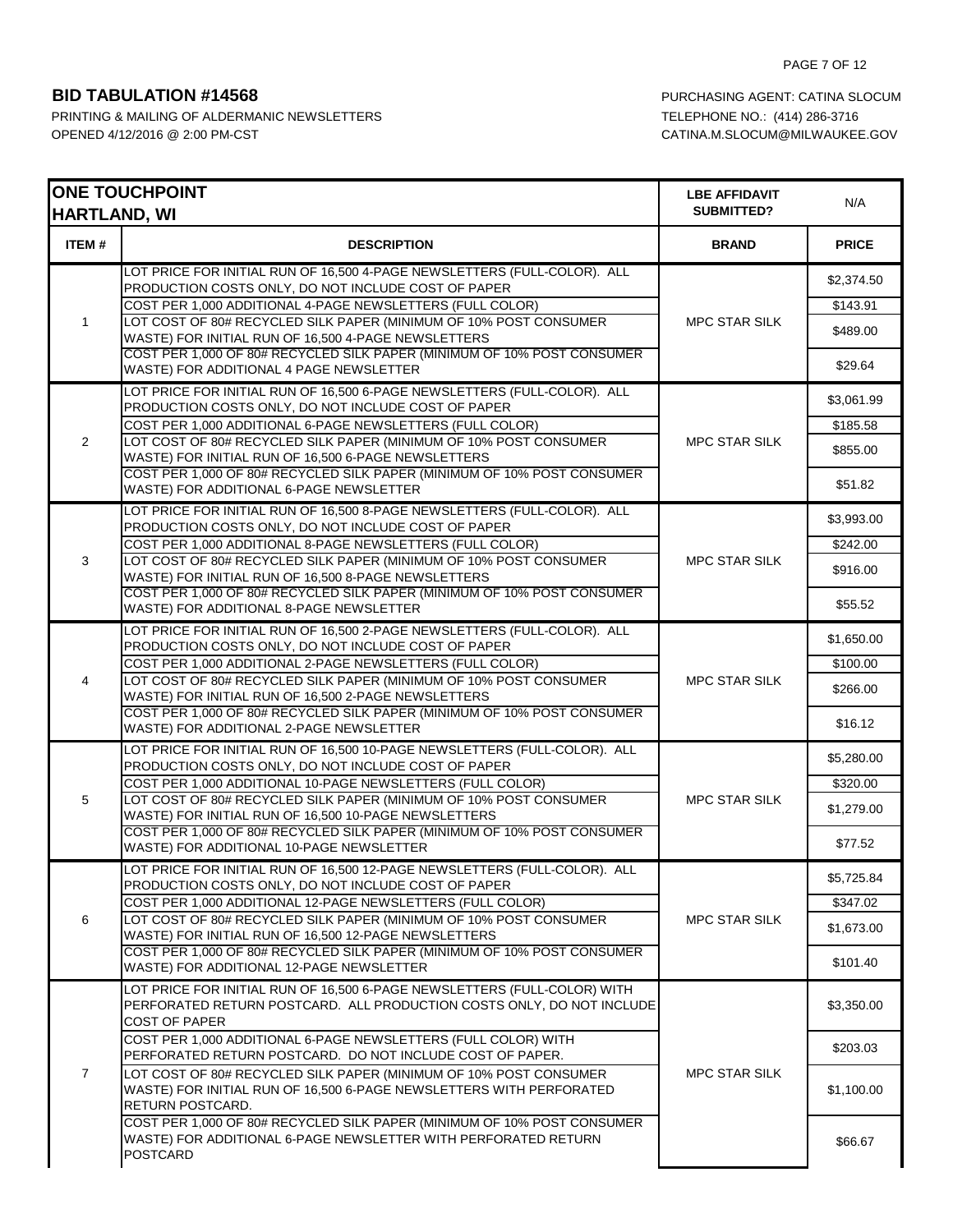## PAGE 8 OF 12

PRINTING & MAILING OF ALDERMANIC NEWSLETTERS TELEPHONE NO.: (414) 286-3716 OPENED 4/12/2016 @ 2:00 PM-CST CATINA.M.SLOCUM@MILWAUKEE.GOV

|   | HOURLY RATE FOR "AUTHORIZED ADDITIONAL ALTERATIONS"                                                     | N/A          | \$75.00     |
|---|---------------------------------------------------------------------------------------------------------|--------------|-------------|
|   | <b>ESTIMATED 25 HOURS OF "AUTHORIZED ADDITIONAL ALTERATIONS"</b>                                        | N/A          | \$1,875.00  |
|   | CAN YOUR FIRM PROVIDE THE ALLIED PRINTING TRADES UNION LABEL?                                           | N/A          | <b>NO</b>   |
| A | LOT PRICE FOR ADDRESSING, TABBING AND BULK MAILING INITIAL RUN OF 17,000 4-<br><b>PAGE NEWSLETTERS</b>  | N/A          | \$825.00    |
| B | LOT PRICE FOR ADDRESSING, TABBING AND BULK MAILING INITIAL RUN OF 17,000 6-<br><b>PAGE NEWSLETTERS</b>  | N/A          | \$825.00    |
| C | LOT PRICE FOR ADDRESSING, TABBING AND BULK MAILING INITIAL RUN OF 17,000 8-<br><b>PAGE NEWSLETTERS</b>  | N/A          | \$825.00    |
| D | LOT PRICE FOR ADDRESSING, TABBING AND BULK MAILING INITIAL RUN OF 17,000 12-<br><b>PAGE NEWSLETTERS</b> | N/A          | \$825.00    |
|   |                                                                                                         | <b>TOTAL</b> | \$39,203.56 |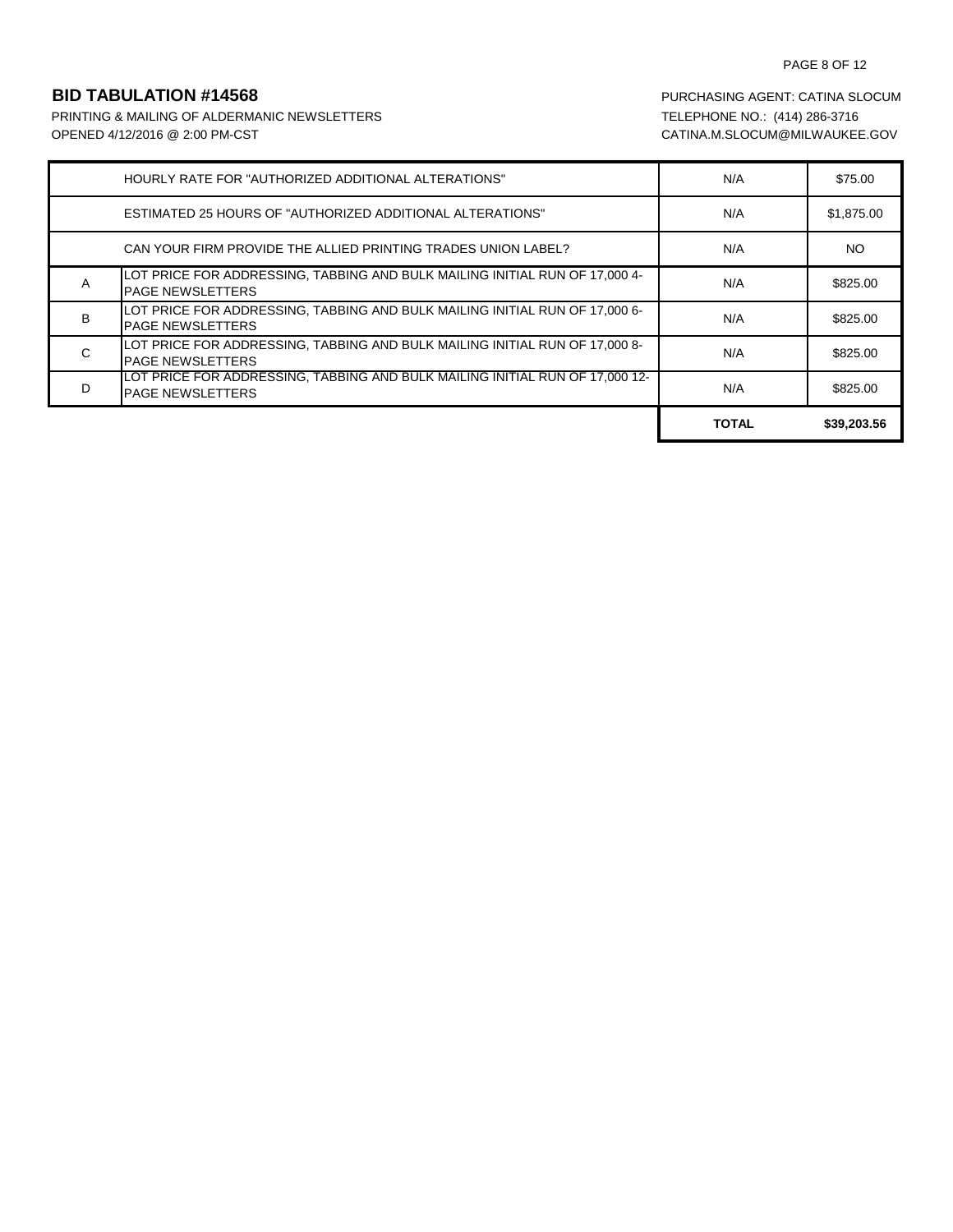| <b>RIPON, WI</b> | <b>RIPON PRINTERS</b>                                                                                                                                                                 | <b>LBE AFFIDAVIT</b><br>SUBMITTED? | N/A                 |
|------------------|---------------------------------------------------------------------------------------------------------------------------------------------------------------------------------------|------------------------------------|---------------------|
| ITEM#            | <b>DESCRIPTION</b>                                                                                                                                                                    | <b>BRAND</b>                       | <b>PRICE</b>        |
|                  | LOT PRICE FOR INITIAL RUN OF 16,500 4-PAGE NEWSLETTERS (FULL-COLOR). ALL<br>PRODUCTION COSTS ONLY, DO NOT INCLUDE COST OF PAPER                                                       | UTOPIA U2XG DULL                   | \$1,390.00          |
| $\mathbf{1}$     | COST PER 1,000 ADDITIONAL 4-PAGE NEWSLETTERS (FULL COLOR)<br>LOT COST OF 80# RECYCLED SILK PAPER (MINIMUM OF 10% POST CONSUMER<br>WASTE) FOR INITIAL RUN OF 16,500 4-PAGE NEWSLETTERS |                                    | \$54.42<br>\$496.00 |
|                  | COST PER 1,000 OF 80# RECYCLED SILK PAPER (MINIMUM OF 10% POST CONSUMER<br>WASTE) FOR ADDITIONAL 4 PAGE NEWSLETTER                                                                    |                                    | \$25.03             |
|                  | LOT PRICE FOR INITIAL RUN OF 16,500 6-PAGE NEWSLETTERS (FULL-COLOR). ALL<br>PRODUCTION COSTS ONLY, DO NOT INCLUDE COST OF PAPER                                                       |                                    | \$1,886.00          |
| 2                | COST PER 1,000 ADDITIONAL 6-PAGE NEWSLETTERS (FULL COLOR)<br>LOT COST OF 80# RECYCLED SILK PAPER (MINIMUM OF 10% POST CONSUMER                                                        | UTOPIA U2XG DULL                   | \$82.03             |
|                  | WASTE) FOR INITIAL RUN OF 16,500 6-PAGE NEWSLETTERS                                                                                                                                   |                                    | \$741.00            |
|                  | COST PER 1,000 OF 80# RECYCLED SILK PAPER (MINIMUM OF 10% POST CONSUMER<br>WASTE) FOR ADDITIONAL 6-PAGE NEWSLETTER                                                                    |                                    | \$38.93             |
|                  | LOT PRICE FOR INITIAL RUN OF 16,500 8-PAGE NEWSLETTERS (FULL-COLOR). ALL<br>PRODUCTION COSTS ONLY, DO NOT INCLUDE COST OF PAPER                                                       |                                    | \$2,277.00          |
| 3                | COST PER 1,000 ADDITIONAL 8-PAGE NEWSLETTERS (FULL COLOR)<br>LOT COST OF 80# RECYCLED SILK PAPER (MINIMUM OF 10% POST CONSUMER                                                        | UTOPIA U2XG DULL                   | \$89.49             |
|                  | WASTE) FOR INITIAL RUN OF 16,500 8-PAGE NEWSLETTERS                                                                                                                                   |                                    | \$915.00            |
|                  | COST PER 1,000 OF 80# RECYCLED SILK PAPER (MINIMUM OF 10% POST CONSUMER<br>WASTE) FOR ADDITIONAL 8-PAGE NEWSLETTER                                                                    |                                    | \$50.06             |
|                  | LOT PRICE FOR INITIAL RUN OF 16,500 2-PAGE NEWSLETTERS (FULL-COLOR). ALL<br>PRODUCTION COSTS ONLY, DO NOT INCLUDE COST OF PAPER                                                       | UTOPIA U2XG DULL                   | \$889.00            |
|                  | COST PER 1,000 ADDITIONAL 2-PAGE NEWSLETTERS (FULL COLOR)                                                                                                                             |                                    | \$27.38             |
| 4                | LOT COST OF 80# RECYCLED SILK PAPER (MINIMUM OF 10% POST CONSUMER<br>WASTE) FOR INITIAL RUN OF 16,500 2-PAGE NEWSLETTERS                                                              |                                    | \$287.00            |
|                  | COST PER 1,000 OF 80# RECYCLED SILK PAPER (MINIMUM OF 10% POST CONSUMER<br>WASTE) FOR ADDITIONAL 2-PAGE NEWSLETTER                                                                    |                                    | \$12.56             |
|                  | LOT PRICE FOR INITIAL RUN OF 16,500 10-PAGE NEWSLETTERS (FULL-COLOR). ALL<br>PRODUCTION COSTS ONLY, DO NOT INCLUDE COST OF PAPER                                                      |                                    | \$3,015.00          |
|                  | COST PER 1,000 ADDITIONAL 10-PAGE NEWSLETTERS (FULL COLOR)                                                                                                                            |                                    | \$129.53            |
| 5                | LOT COST OF 80# RECYCLED SILK PAPER (MINIMUM OF 10% POST CONSUMER<br>WASTE) FOR INITIAL RUN OF 16,500 10-PAGE NEWSLETTERS                                                             | UTOPIA U2XG DULL                   | \$1,752.00          |
|                  | COST PER 1,000 OF 80# RECYCLED SILK PAPER (MINIMUM OF 10% POST CONSUMER<br>WASTE) FOR ADDITIONAL 10-PAGE NEWSLETTER                                                                   |                                    | \$100.01            |
|                  | LOT PRICE FOR INITIAL RUN OF 16,500 12-PAGE NEWSLETTERS (FULL-COLOR). ALL<br>PRODUCTION COSTS ONLY, DO NOT INCLUDE COST OF PAPER                                                      |                                    | \$2,770.00          |
|                  | COST PER 1,000 ADDITIONAL 12-PAGE NEWSLETTERS (FULL COLOR)                                                                                                                            |                                    | \$109.53            |
| 6                | LOT COST OF 80# RECYCLED SILK PAPER (MINIMUM OF 10% POST CONSUMER<br>WASTE) FOR INITIAL RUN OF 16,500 12-PAGE NEWSLETTERS                                                             | UTOPIA U2XG DULL                   | \$1,943.00          |
|                  | COST PER 1,000 OF 80# RECYCLED SILK PAPER (MINIMUM OF 10% POST CONSUMER<br>WASTE) FOR ADDITIONAL 12-PAGE NEWSLETTER                                                                   |                                    | \$110.49            |
| $\overline{7}$   | LOT PRICE FOR INITIAL RUN OF 16,500 6-PAGE NEWSLETTERS (FULL-COLOR) WITH<br>PERFORATED RETURN POSTCARD. ALL PRODUCTION COSTS ONLY, DO NOT INCLUDE<br><b>COST OF PAPER</b>             |                                    | \$1,779.00          |
|                  | COST PER 1,000 ADDITIONAL 6-PAGE NEWSLETTERS (FULL COLOR) WITH<br>PERFORATED RETURN POSTCARD. DO NOT INCLUDE COST OF PAPER.                                                           | UTOPIA U2XG DULL                   | \$73.67             |
|                  | LOT COST OF 80# RECYCLED SILK PAPER (MINIMUM OF 10% POST CONSUMER<br>WASTE) FOR INITIAL RUN OF 16,500 6-PAGE NEWSLETTERS WITH PERFORATED<br>RETURN POSTCARD.                          |                                    | \$3,904.00          |
|                  | COST PER 1,000 OF 80# RECYCLED SILK PAPER (MINIMUM OF 10% POST CONSUMER<br>WASTE) FOR ADDITIONAL 6-PAGE NEWSLETTER WITH PERFORATED RETURN<br><b>POSTCARD</b>                          |                                    | \$213.68            |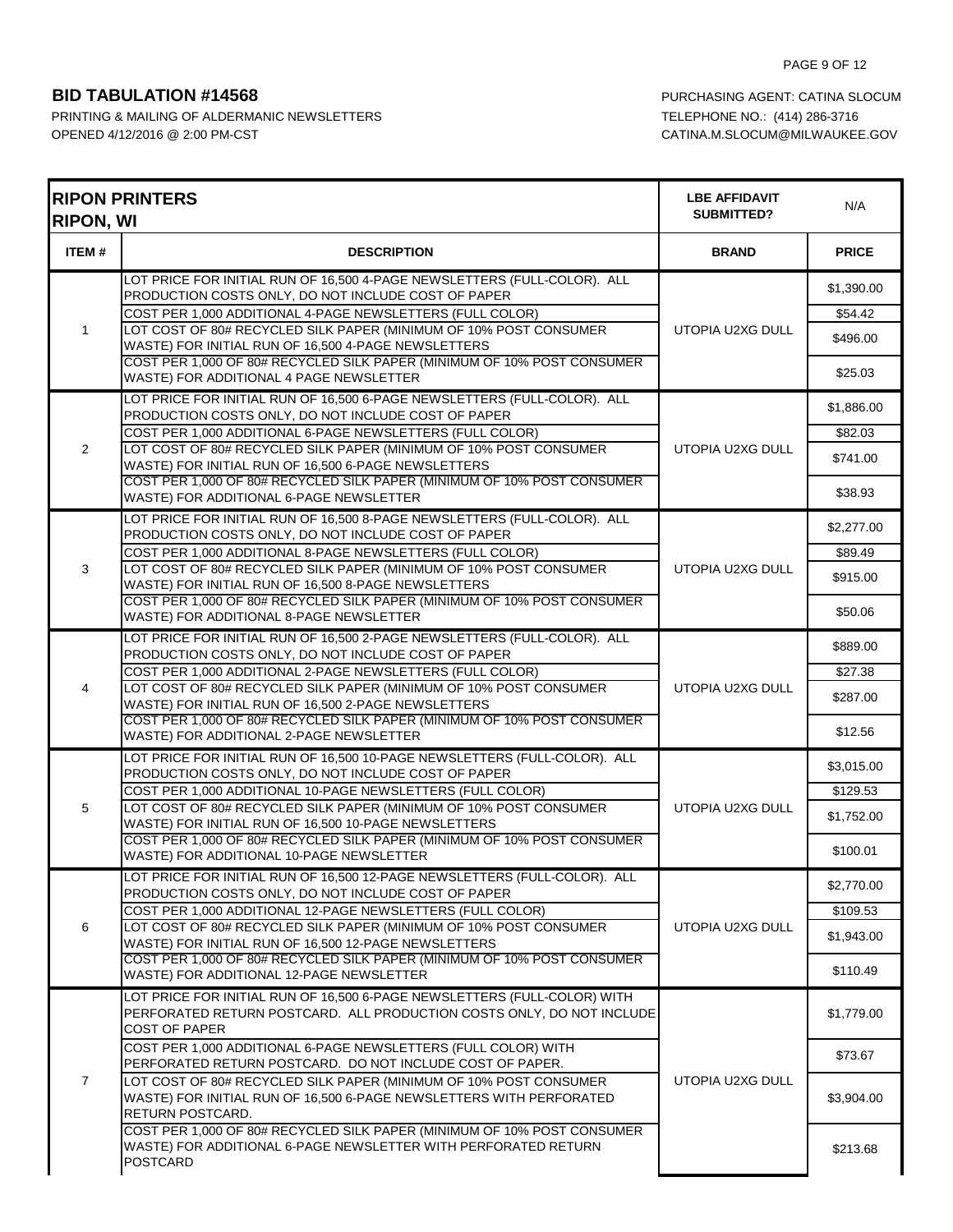# PAGE 10 OF 12

PRINTING & MAILING OF ALDERMANIC NEWSLETTERS TELEPHONE NO.: (414) 286-3716 OPENED 4/12/2016 @ 2:00 PM-CST CATINA.M.SLOCUM@MILWAUKEE.GOV

|   | HOURLY RATE FOR "AUTHORIZED ADDITIONAL ALTERATIONS" (SIMPLE<br><b>ALTERATIONS)</b>                         | N/A          | \$35.00     |
|---|------------------------------------------------------------------------------------------------------------|--------------|-------------|
|   | <b>ESTIMATED 25 HOURS OF "AUTHORIZED ADDITIONAL ALTERATIONS"</b><br><b>(SIMPLE)</b><br><b>ALTERATIONS)</b> | N/A          | \$875.00    |
|   | CAN YOUR FIRM PROVIDE THE ALLIED PRINTING TRADES UNION LABEL?                                              | N/A          | NO.         |
| A | LOT PRICE FOR ADDRESSING, TABBING AND BULK MAILING INITIAL RUN OF 17,000 4-<br><b>PAGE NEWSLETTERS</b>     | N/A          | \$651.00    |
| B | LOT PRICE FOR ADDRESSING, TABBING AND BULK MAILING INITIAL RUN OF 17,000 6-<br><b>PAGE NEWSLETTERS</b>     | N/A          | \$651.00    |
| C | LOT PRICE FOR ADDRESSING, TABBING AND BULK MAILING INITIAL RUN OF 17,000 8-<br><b>PAGE NEWSLETTERS</b>     | N/A          | \$651.00    |
| D | LOT PRICE FOR ADDRESSING, TABBING AND BULK MAILING INITIAL RUN OF 17,000 12-<br><b>PAGE NEWSLETTERS</b>    | N/A          | \$651.00    |
|   |                                                                                                            | <b>TOTAL</b> | \$28,674.81 |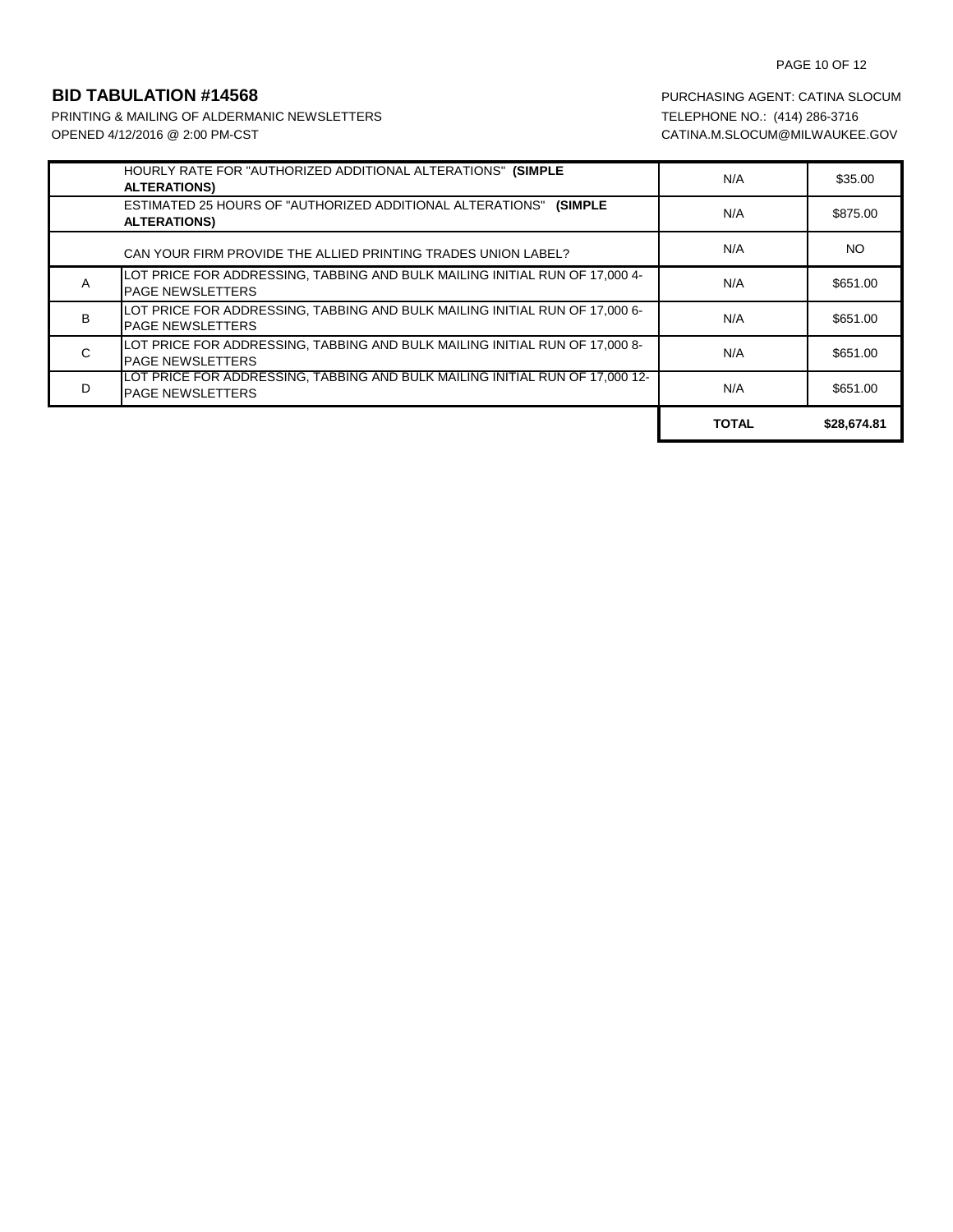| <b>RIPON, WI</b> | <b>RIPON PRINTERS</b><br>(ALTERNATE BID #1)                                                                                                                                                          | <b>LBE AFFIDAVIT</b><br>SUBMITTED? | N/A                    |
|------------------|------------------------------------------------------------------------------------------------------------------------------------------------------------------------------------------------------|------------------------------------|------------------------|
| ITEM#            | <b>DESCRIPTION</b>                                                                                                                                                                                   | <b>BRAND</b>                       | <b>PRICE</b>           |
|                  | LOT PRICE FOR INITIAL RUN OF 16,500 4-PAGE NEWSLETTERS (FULL-COLOR). ALL<br>PRODUCTION COSTS ONLY, DO NOT INCLUDE COST OF PAPER                                                                      |                                    | \$1,390.00             |
| $\mathbf{1}$     | COST PER 1,000 ADDITIONAL 4-PAGE NEWSLETTERS (FULL COLOR)<br>LOT COST OF 80# RECYCLED SILK PAPER (MINIMUM OF 10% POST CONSUMER<br>WASTE) FOR INITIAL RUN OF 16,500 4-PAGE NEWSLETTERS                | UTOPIA U2XG DULL                   | \$54.42<br>\$496.00    |
|                  | COST PER 1,000 OF 80# RECYCLED SILK PAPER (MINIMUM OF 10% POST CONSUMER<br>WASTE) FOR ADDITIONAL 4 PAGE NEWSLETTER                                                                                   |                                    | \$25.03                |
|                  | LOT PRICE FOR INITIAL RUN OF 16,500 6-PAGE NEWSLETTERS (FULL-COLOR). ALL<br>PRODUCTION COSTS ONLY, DO NOT INCLUDE COST OF PAPER                                                                      |                                    | \$1,886.00             |
| $\overline{2}$   | COST PER 1,000 ADDITIONAL 6-PAGE NEWSLETTERS (FULL COLOR)<br>LOT COST OF 80# RECYCLED SILK PAPER (MINIMUM OF 10% POST CONSUMER<br>WASTE) FOR INITIAL RUN OF 16,500 6-PAGE NEWSLETTERS                | UTOPIA U2XG DULL                   | \$82.03<br>\$741.00    |
|                  | COST PER 1,000 OF 80# RECYCLED SILK PAPER (MINIMUM OF 10% POST CONSUMER<br>WASTE) FOR ADDITIONAL 6-PAGE NEWSLETTER                                                                                   |                                    | \$38.93                |
|                  | LOT PRICE FOR INITIAL RUN OF 16,500 8-PAGE NEWSLETTERS (FULL-COLOR). ALL<br>PRODUCTION COSTS ONLY, DO NOT INCLUDE COST OF PAPER                                                                      |                                    | \$2,277.00             |
| 3                | COST PER 1,000 ADDITIONAL 8-PAGE NEWSLETTERS (FULL COLOR)<br>LOT COST OF 80# RECYCLED SILK PAPER (MINIMUM OF 10% POST CONSUMER<br>WASTE) FOR INITIAL RUN OF 16,500 8-PAGE NEWSLETTERS                | UTOPIA U2XG DULL                   | \$89.49<br>\$915.00    |
|                  | COST PER 1,000 OF 80# RECYCLED SILK PAPER (MINIMUM OF 10% POST CONSUMER<br>WASTE) FOR ADDITIONAL 8-PAGE NEWSLETTER                                                                                   |                                    | \$50.06                |
|                  | LOT PRICE FOR INITIAL RUN OF 16,500 2-PAGE NEWSLETTERS (FULL-COLOR). ALL<br>PRODUCTION COSTS ONLY, DO NOT INCLUDE COST OF PAPER                                                                      |                                    | \$889.00               |
| 4                | COST PER 1,000 ADDITIONAL 2-PAGE NEWSLETTERS (FULL COLOR)<br>LOT COST OF 80# RECYCLED SILK PAPER (MINIMUM OF 10% POST CONSUMER<br>WASTE) FOR INITIAL RUN OF 16,500 2-PAGE NEWSLETTERS                | UTOPIA U2XG DULL                   | \$27.38<br>\$287.00    |
|                  | COST PER 1,000 OF 80# RECYCLED SILK PAPER (MINIMUM OF 10% POST CONSUMER<br>WASTE) FOR ADDITIONAL 2-PAGE NEWSLETTER                                                                                   |                                    | \$12.56                |
|                  | LOT PRICE FOR INITIAL RUN OF 16,500 10-PAGE NEWSLETTERS (FULL-COLOR). ALL<br>PRODUCTION COSTS ONLY, DO NOT INCLUDE COST OF PAPER                                                                     |                                    | \$3,015.00             |
| 5                | COST PER 1,000 ADDITIONAL 10-PAGE NEWSLETTERS (FULL COLOR)<br>LOT COST OF 80# RECYCLED SILK PAPER (MINIMUM OF 10% POST CONSUMER                                                                      | UTOPIA U2XG DULL                   | \$129.53<br>\$1,752.00 |
|                  | WASTE) FOR INITIAL RUN OF 16,500 10-PAGE NEWSLETTERS<br>COST PER 1,000 OF 80# RECYCLED SILK PAPER (MINIMUM OF 10% POST CONSUMER<br>WASTE) FOR ADDITIONAL 10-PAGE NEWSLETTER                          |                                    | \$100.01               |
|                  | LOT PRICE FOR INITIAL RUN OF 16,500 12-PAGE NEWSLETTERS (FULL-COLOR). ALL<br>PRODUCTION COSTS ONLY, DO NOT INCLUDE COST OF PAPER                                                                     |                                    | \$2,770.00             |
|                  | COST PER 1,000 ADDITIONAL 12-PAGE NEWSLETTERS (FULL COLOR)                                                                                                                                           |                                    | \$109.53               |
| 6                | LOT COST OF 80# RECYCLED SILK PAPER (MINIMUM OF 10% POST CONSUMER<br>WASTE) FOR INITIAL RUN OF 16,500 12-PAGE NEWSLETTERS<br>COST PER 1,000 OF 80# RECYCLED SILK PAPER (MINIMUM OF 10% POST CONSUMER | UTOPIA U2XG DULL                   | \$1,943.00             |
|                  | WASTE) FOR ADDITIONAL 12-PAGE NEWSLETTER                                                                                                                                                             |                                    | \$110.49               |
|                  | LOT PRICE FOR INITIAL RUN OF 16,500 6-PAGE NEWSLETTERS (FULL-COLOR) WITH<br>PERFORATED RETURN POSTCARD. ALL PRODUCTION COSTS ONLY, DO NOT INCLUDE<br><b>COST OF PAPER</b>                            |                                    | \$1,779.00             |
|                  | COST PER 1,000 ADDITIONAL 6-PAGE NEWSLETTERS (FULL COLOR) WITH<br>PERFORATED RETURN POSTCARD. DO NOT INCLUDE COST OF PAPER.                                                                          |                                    | \$73.67                |
| $\overline{7}$   | LOT COST OF 80# RECYCLED SILK PAPER (MINIMUM OF 10% POST CONSUMER<br>WASTE) FOR INITIAL RUN OF 16,500 6-PAGE NEWSLETTERS WITH PERFORATED<br>RETURN POSTCARD.                                         | UTOPIA U2XG DULL                   | \$3,904.00             |